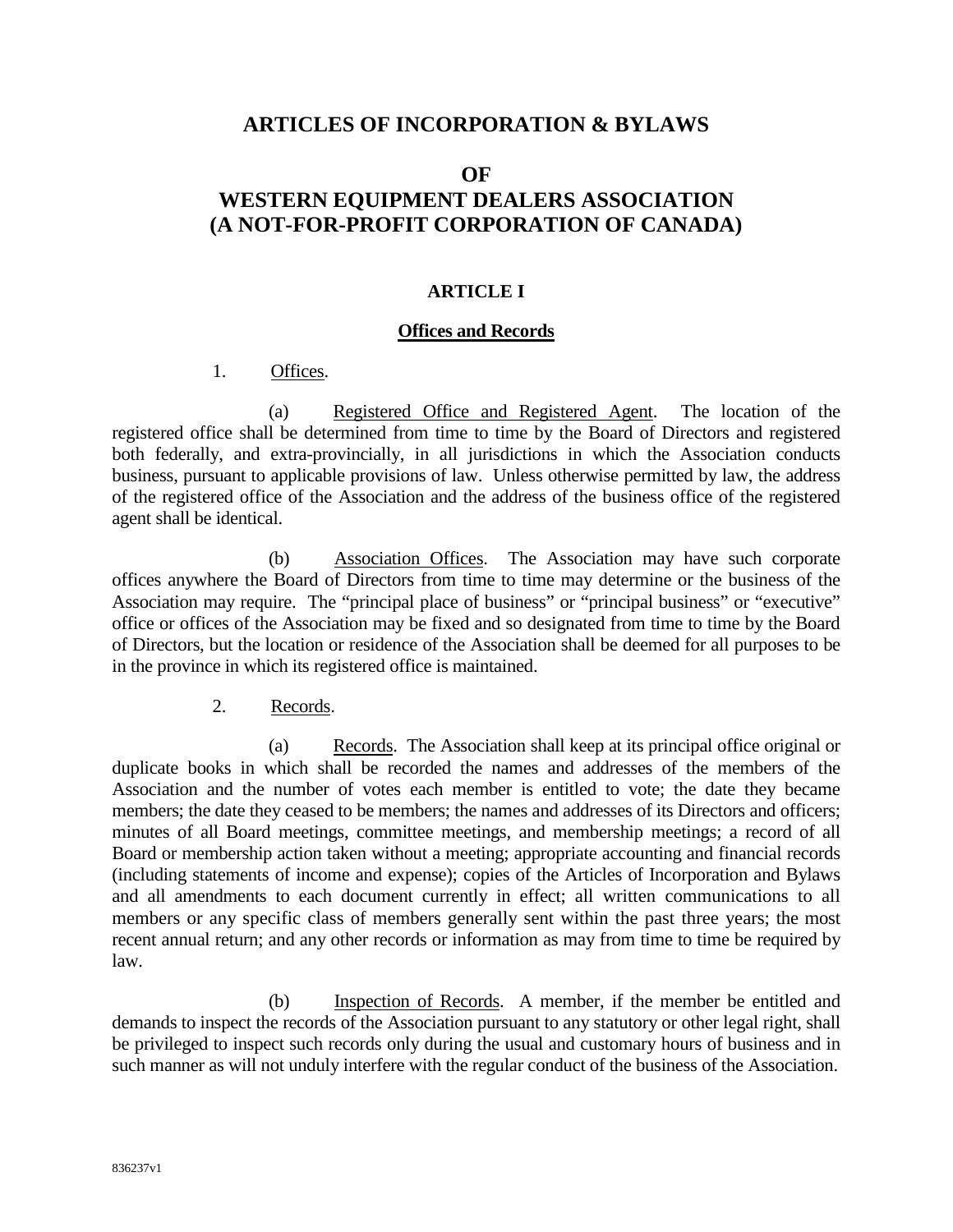### **ARTICLE II**

### **Members**

 1. Members. Any person, firm or corporation, to be eligible for admission as a member and to continue as a member in this Association shall be primarily engaged in the retail sale and service of agricultural, construction, industrial, forestry, outdoor power, lawn and garden and/or turf equipment and meets the following requirements: (a) maintains an inventory of equipment and repair parts adequate to serve the needs of the customers of the member with respect to the type of equipment represented; (b) maintains a service department that repairs and services the type of equipment sold by the member; and (c) all fees required by Section 3(a) of Article II have been paid. Subject to the limitations set forth in Article IV, Section 4, any person, firm or corporation that is a member of the Association is entitled to one vote for each retail sales and/or service location within the boundaries of any Voting District (defined below).

 2. Allied Partners. From time to time, the Board of Directors may admit any person, firm or corporation as allied partner of the Association (or such other designation as determined by the Board) if such person, firm or corporation does not meet the criteria for a members set forth in Section 1 of this Article II. The Board of Directors may, from time to time, establish, change or terminate various classes of allied partners. Each class of allied partners shall be entitled to such benefits, privileges and services of the Association as may be established from time to time by the Board of Directors or any person or committee designated by the Board of Directors. Allied partners shall not be entitled to vote on any matter brought before the members and status as an allied partner may be terminated or suspended by the Board of Directors for any reason or no reason.

#### 3. Membership Fees; Expulsion; Withdrawal.

 (a) In order to be a member of the Association, an annual membership fee shall be paid to the Association. The amount or method of calculating the fee shall be established and may be changed from time to time by the Board of Directors. The Board of Directors may establish different fees for each category of members. All fees shall be payable in advance. Notwithstanding the foregoing, every member of the Missouri corporation known as the West Equipment Dealers Association ("West Missouri") with the right to vote, except for such members that are primarily engaged in the retail hardware business, shall be a member of this Association without paying a separate membership fee to the Association and every member of the Association shall be a voting member of West Missouri without paying a separate membership fee to West Missouri.

 (b) Upon payment of the annual membership fee the party shall be entitled to membership and to all the rights and privileges of this Association until the end of the year for which such dues are paid, and no longer; but membership may be renewed for each successive year by the prepayment of the annual fee for any such year, so long as such member meets the requirements of the party's membership class, unless the Board of Directors determines, for cause, that the party should be expelled or that such party's membership should be terminated or suspended. "Cause" includes, but is not limited to, failure to meet one or more of the criteria for membership in a class set forth in these Bylaws or behavior by a party which is injurious to the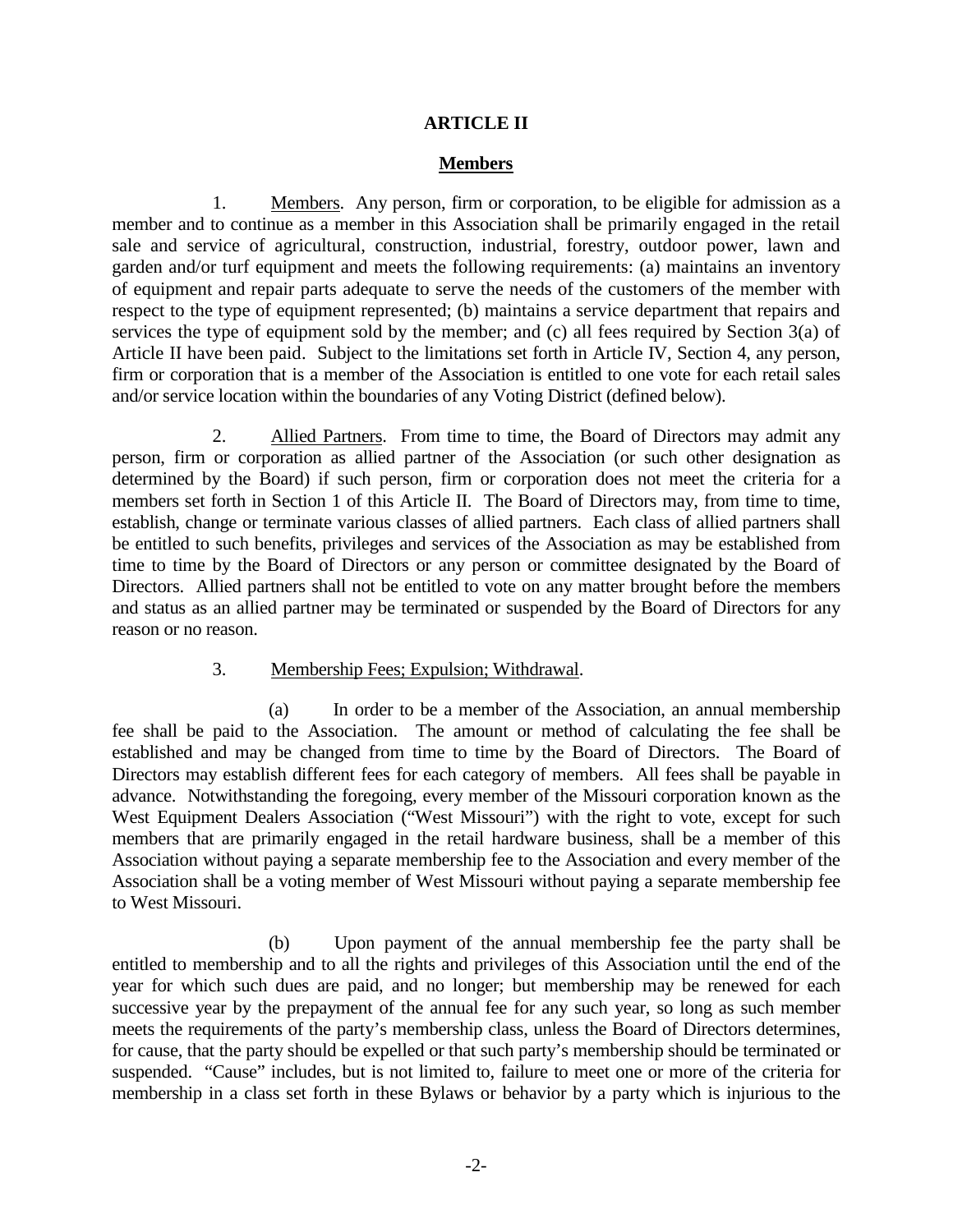reputation and welfare of the retail equipment or retail hardware industry as a whole, but in no event shall "cause" be construed to allow for expulsion in violation of state or federal antitrust laws or any other applicable state or federal laws.

 (c) Before the Board of Directors may terminate, expel or suspend any member, the Board of Directors shall give the affected member (a) at least fifteen (15) days prior written notice of the termination, expulsion or suspension and the reasons therefore and (b) the opportunity to present their views to the Board of Directors, either orally or in writing as determined by the Board of Directors, at least five (5) days before the effective date of the termination, expulsion or suspension. Notwithstanding the foregoing, the Board of Directors may also terminate, expel or suspend a member by any other procedure that is fair and reasonable after taking into consideration all of the relevant facts and circumstances. The decision of the Board of Directors shall be final.

 (d) Any member may withdraw from membership in this Association at any time by giving written notice of such withdrawal to the Secretary of the Association. Any member going out of the business which entitled the member to membership, or who is adjudicated a bankrupt, or for whom a receiver has been appointed, shall be deemed to have withdrawn from membership.

 (e) Any member withdrawing from membership, or ceasing to be a member for any reason, shall not be entitled to a refund of membership fee, or any part thereof, but the same, and the whole thereof, shall belong to the Association absolutely. Any and all right, title and interest, both legal and equitable, of a member in and to the property of the Association, shall cease and terminate upon the member's withdrawal or ceasing to be a member for any reason.

4. Meetings.

 (a) Membership Meetings. The annual meeting of members of the Association shall be held at such time during each calendar year on such day or days and at such place as the Board of Directors may determine. Special meetings of the Association members may be called by the Board of Directors when, in the opinion of the Board, such meetings are necessary, at such time and place as the Board shall determine. Members of the Association may participate in a meeting by means of conference telephone, video conferencing, webinar or similar communications equipment, as determined by the Board, whereby all persons participating in the meeting can interact in verbal or written form with each other, and participation in a meeting in such manner shall constitute presence in person at such meeting.

Special membership meetings may also be called by the members if members holding at least five percent (5%) of the voting power sign, date, and deliver to any corporate officer one or more written demands for the meeting describing the purpose or purposes for which it is to be held. The close of business on the thirtieth day before delivery of the demand or demands for a special meeting to any corporate officer is the record date for the purpose of determining whether the five-percent requirement has been met. If notice for a special meeting is not given by the Association within thirty days after the date the written demand or demands are delivered to a corporate officer, a person signing the demand or demands may set the time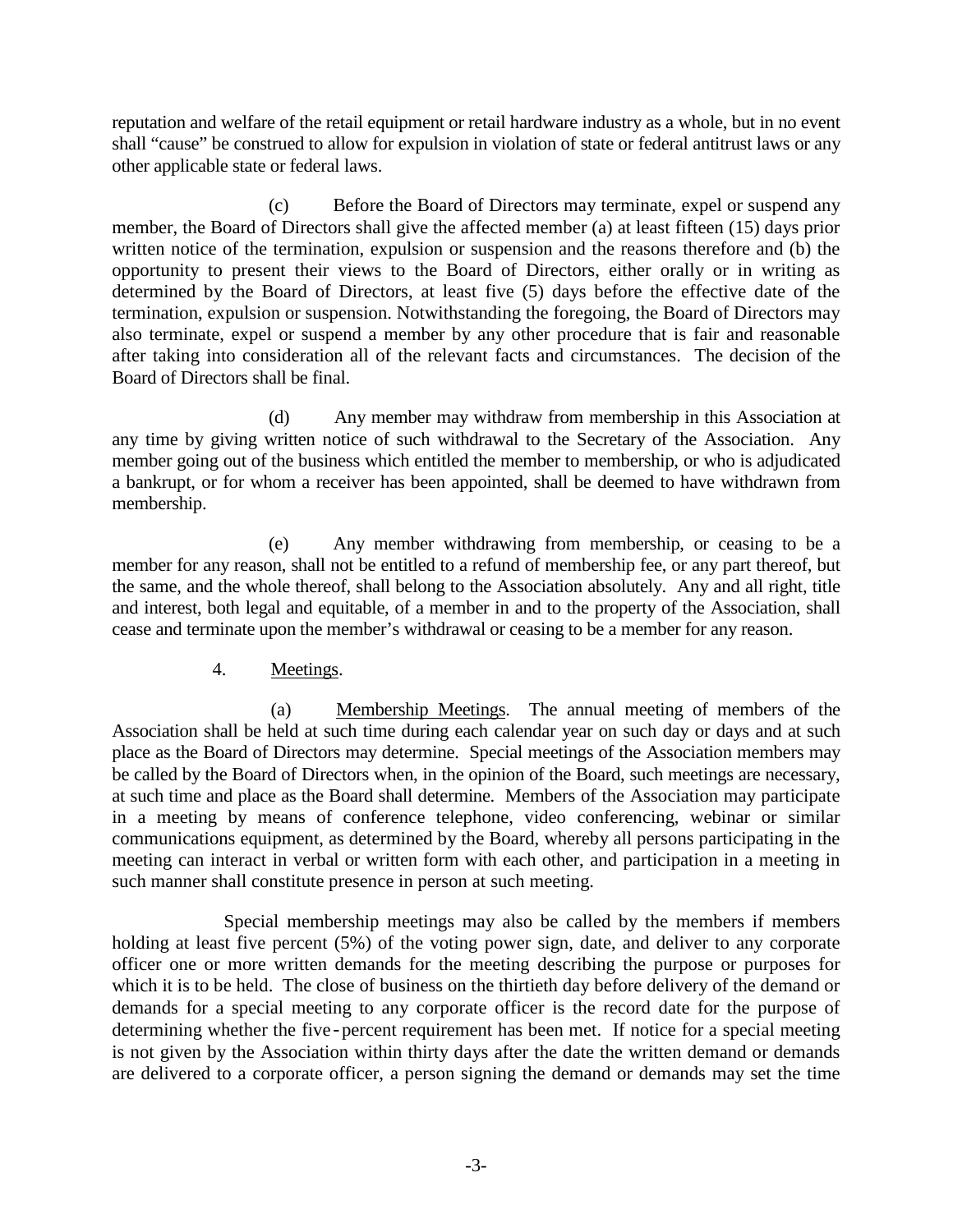and place of the meeting and give notice pursuant to the notice requirements set forth in this Article II.

 (b) Membership Action without Meeting by Written (or electronic) Ballot. Any action that may be taken at any annual, regular or special meeting of members may be taken without a meeting if the Association delivers a written (or electronic) ballot to every member entitled to vote on the matter in accordance with the notice requirements described in Paragraph d below. The number of votes required to approve such action shall be the same requirement set forth in Article II Section 7 of these Bylaws unless the Articles of Incorporation, these Bylaws or any law require a different number. Each ballot shall: set forth each proposed action; provide an opportunity to vote for or against each proposed action; indicate the number of responses needed to meet the quorum requirements, if any; state the percentage of approvals necessary to approve each matter other than election of Directors; and specify the time by which a ballot must be received by the Association in order to be counted. A member must be given a reasonable time to return the ballot.

 (c) Membership Action by Written Consent. Any action required to be taken or which may be taken at a membership meeting may be taken without a meeting if consent in writing, setting forth the action so taken, is signed by members holding at least eighty percent (80%) of the voting power. The secretary shall file such consents with the minutes of the membership meetings. A consent signed under this section has the effect of a meeting vote and may be described as such in any document filed with the Secretary of State.

 (d) Notice. Written or printed notice of each membership meeting, whether annual, regular or special, stating the place, date and time of the meeting, and in case of a special meeting, the purpose or purposes thereof, shall be delivered to the members, either personally, by certified or first-class mail, or electronic mail not fewer than ten (10) days or more than sixty (60) days prior to the meeting, unless, as to a particular matter, other or further notice is required by law, in which case such other or further notice shall be given.

Any notice of a membership meeting sent by certified or first-class mail shall be deemed to be delivered when deposited in the Canada Post mail with postage thereon prepaid addressed to a member at his address as it appears on the records of the Association. Any notice of a membership meeting sent by electronic mail shall be sent to the member's electronic mail address stated in the records of the Association. Notice sent by electronic mail shall be deemed to be given on the date such notice is sent unless the sender is notified that such notice is undeliverable within six (6) hours of the time it is sent.

 (e) Waiver of Notice. A member may waive any notice required by these Bylaws, the Articles of Incorporation or any law, before or after the date and time stated in the notice. The waiver must be in writing, signed by the member entitled to notice, and delivered to the Association for inclusion in the minutes or filing with the corporate records.

A member's attendance at a meeting waives objection to lack of notice or defective notice of the meeting unless the member at the beginning of the meeting objects to holding the meeting or transacting business at the meeting. A member's attendance at a meeting waives objection to consideration of a particular matter at the meeting that is not within the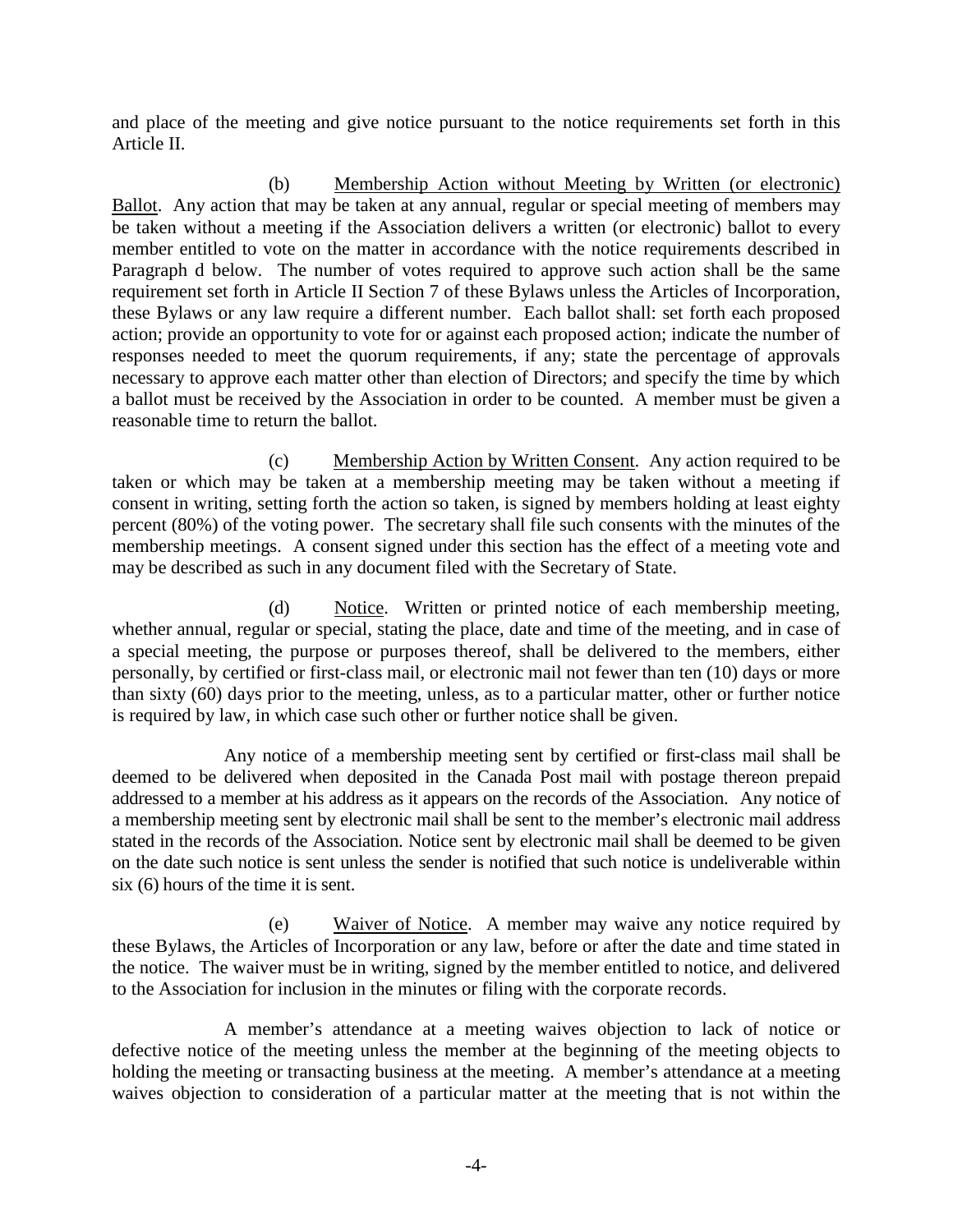purpose or purposes described in the meeting notice unless the member objects to considering the matter when it is presented.

 5. Proxies. A member may vote either in person or by proxy executed in writing by the member or his duly authorized attorney in fact. No proxy shall be valid after eleven months from the date of execution unless otherwise provided in the proxy, but in no case shall any proxy be valid for more than three years from the date of the appointment's execution.

 6. Record Date. The record date for determining the members entitled to notice of any meeting shall be the close of business on the business day preceding the day on which notice is given, or if notice is waived, at the close of business on the business day preceding the day on which the meeting is held. The record date for determining the members entitled to vote at a meeting shall be the date of the meeting. A determination of members entitled to notice of or to vote at a membership meeting is effective for any adjournment of the meeting unless the adjournment is to a date more than seventy (70) days after the original record date, in which case the Board must fix a new record date for determining the members entitled to notice of and to vote at the adjourned meeting. The record date for determining the members entitled to take action by written consent shall be the date the first member signs the consent.

 7. Quorum and Voting. Except as otherwise provided in these Bylaws, the Articles of Incorporation or any law, five percent (5%) of the membership votes entitled to be cast on a matter must be represented at a meeting in person or by proxy to constitute a quorum on the matter. If a quorum is present, the affirmative votes of a majority of the votes represented and voting is the act of the members, unless these Bylaws, the Articles of Incorporation or any law require a greater number of votes; provided, however unless at least one-third of the voting power is present in person or by proxy, the only matters that may be voted upon at an annual or regular meeting of members are those matters that are described in the meeting notice.

# **ARTICLE III**

#### **Voting Districts**

1. Creation of Districts. For purposes of electing Board members, the geographic territory in which the Association serves members will be divided into the number of voting districts determined by the Board (the "Voting Districts"). The Board of Directors will use reasonable efforts to obtain a relatively equal number of dealers or dealer locations in each Voting District and may take into account both members and potential members. The Voting District boundaries will be reviewed from time to time by the Board of Directors and changes to the boundaries of the Voting Districts may be made by the Board of Directors following such review. The Board of Directors must conduct such review at least once every five (5) years.

2. Initial Voting Districts. Until changed by the Board of Directors, the Association will have two (2) Voting Districts: the Canada Voting District, composed of the provinces of Alberta, British Columbia, Manitoba and Saskatchewan; and the United States Voting District, composed of the states of Kansas, Missouri, New Mexico, Oklahoma and Texas.

3. Change in Districts. If the boundaries of a Voting District are changed, the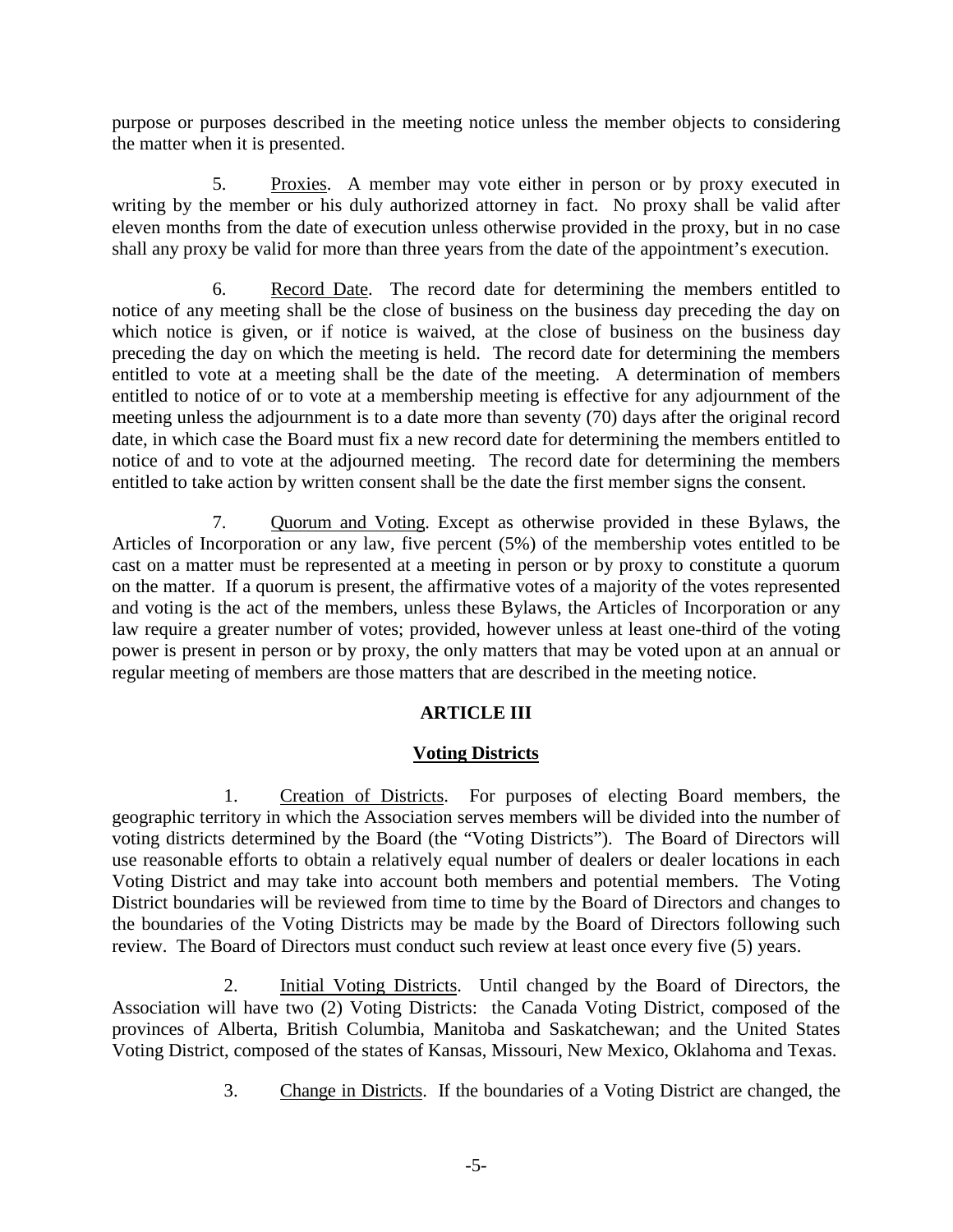current Board member serving as the representative of such district will continue to serve the remainder of his or her term. If the number of Voting Districts is decreased, any Director serving a Voting District that will be eliminated will continue to serve the remainder of his or her term.

### **ARTICLE IV**

#### **Board of Directors**

1. Number. The Board of Directors will have between five (5) and fifteen (15) members as determined by the Board from time to time. The Board will be composed of an equal number of Directors from each Voting District (each, a "Voting District Director"); and one (1) or more at-large Director(s) (each, an "At-Large Director"), provided that the number of At-Large Directors shall not exceed the number of Voting District Directors representing a single Voting District. Until changed by the Board of Directors as provided in this paragraph, the Board of Directors will have three (3) Voting District Directors from each Voting District and one (1) At-Large Director.

2. Qualifications. All Board members must be natural persons. Board members elected to a Voting District Director position must be an individual actively involved in the operation of a member in good standing with a retail location in the Voting District and who is either an owner (whether direct or indirectly through one or more entities or trusts) of the member or a member of the executive management of the member (an "Owner/Operator"). At-Large Directors may reside within or without any Voting District and are not required to be an Owner/Operator.

3. Term. Except as otherwise provided in these Bylaws, each Director will serve a three (3) year term. The Directors shall serve staggered terms with approximately one-third (1/3) of the terms expiring each year. If the number of Directors is increased, the terms for newlycreated Director positions will be staggered as determined by the Board so that a roughly proportional number of Directors will be up for election each year.

4. Election. At each annual meeting of the members or by ballot voting without a meeting, the members shall elect or re-elect a Director to fill each expiring position on the Board pursuant to the following:

(a) Each member may cast its votes to elect an individual placed on the ballot by the Board of Directors or other qualified write-in candidate for each Director position. Members must cast their votes to elect the same individual to serve on both the Board of Directors of West Missouri and the Board of Directors of the Association.

(b) The person elected as a Voting District Director will be the person receiving the highest number of eligible votes cast in the election for such position. For purposes of the election of a Voting District Director, a member will only be entitled to cast votes in such election equal to the number of retail sales and/or service locations operated by such member within the applicable Voting District.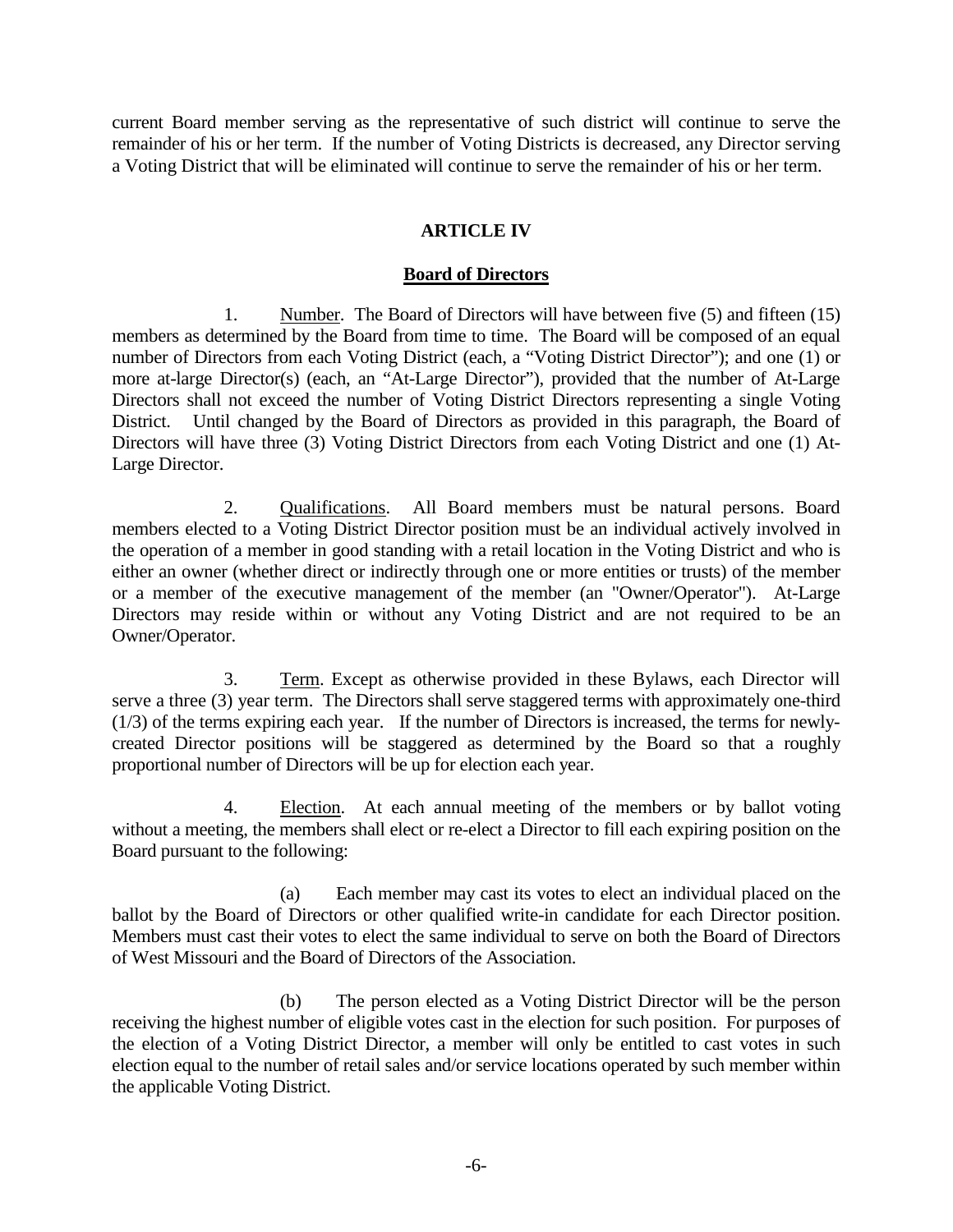(c) The person(s) elected as an At-Large Director(s) will be the person(s) receiving the highest number of eligible votes cast in the election for such position(s).

5. Initial Directors. Notwithstanding anything to the contrary contained herein, the following persons will serve as the initial members of the Board of Directors for the terms set forth after their respective names:

Canada Voting District Directors:

Cameron Bode (1 Year) Wally Butler (3 Years) Jim Wood (2 Years)

United States Voting District Directors:

Bruce Coleman (1 year) Scott Eisenhauer (3 years) Jack Radke (2 years)

At-Large Director:

Jeffrey Flora (2 years)

If a Board officer position is noted after the name of a Board member above, that person will fulfill that role for the term provided in Article IV, Section 6 below.

6. Board Officers. The Board of Directors will be chaired by the President. The President will preside over the Board of Directors for a term of two years. After serving as President, the President will continue to serve on the Board as Past President for one year following his term as President. The President-Elect will be elected by the Board of Directors at the mid–point of the term of office of the President and will serve a one–year term (or until a qualified successor is duly elected) that will run concurrently with the second year of the term of the then current President. After serving one (1) year as President-Elect, the President-Elect will serve as President for the following (2) years.

7. Term Limits. Subject to Article IV, Section 8, a member of the Board of Directors may serve no more than two consecutive full terms. Except for the foregoing limitation, a member may serve an unlimited amount of terms on the Board. A Director who is appointed to the Board to fill a vacancy due to the death, disability, resignation or removal of a former Director may be elected to fill two (2) consecutive full terms immediately thereafter without remaining off the Board for one year. **Special Rules for Initial Terms.** The following rules will apply to the persons serving on the initial Board of Directors pursuant to Article IV, Section 5: (a) prior years of service on the Board of Directors of either SouthWestern Association or Canada West Equipment Dealers Association will not count for purposes of term limits; and (b) if the initial term of a Director is less than three years, the term of such Director will be deemed to be three years for purposes of the limits on terms of Directors.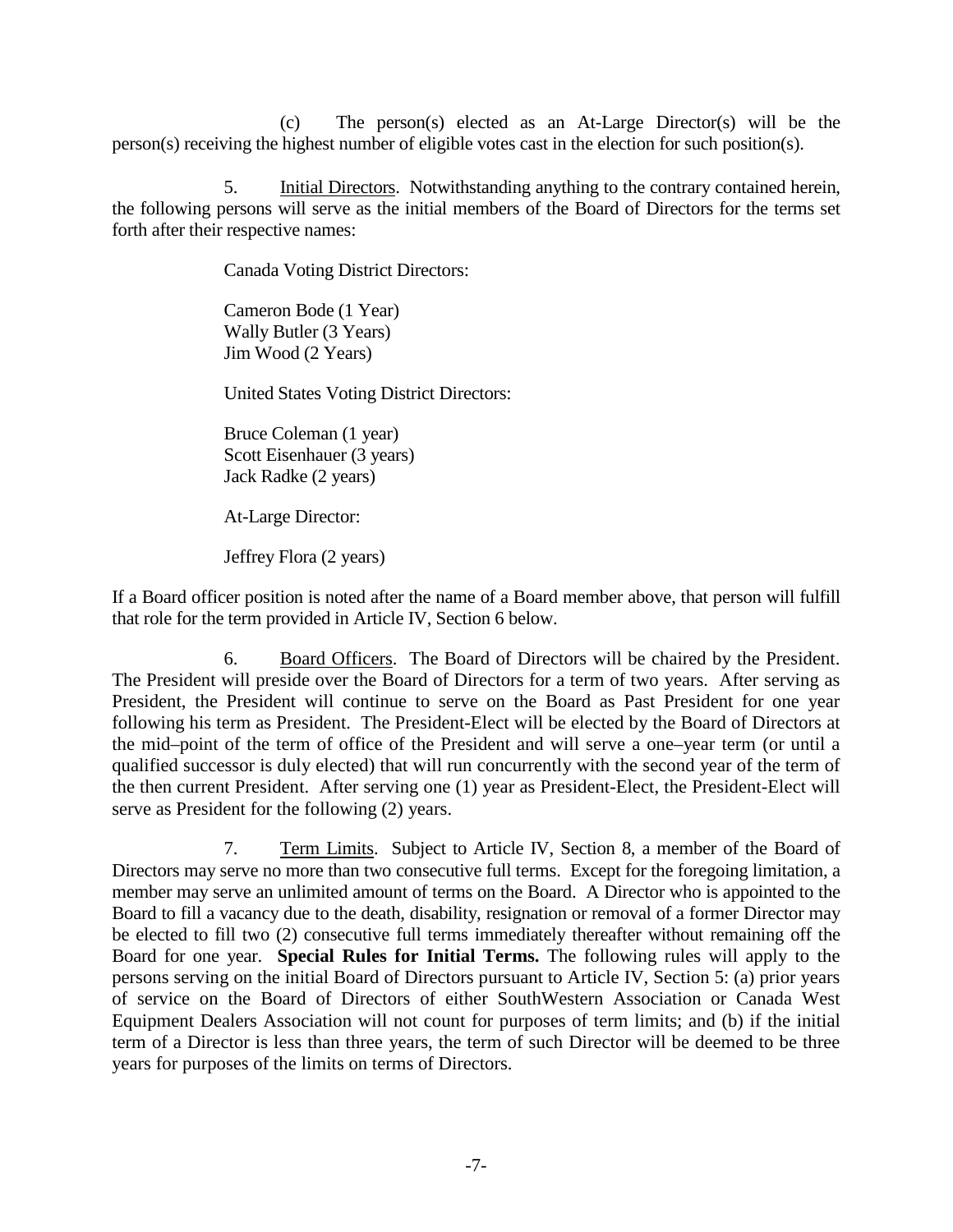8. Extension of Terms. If a Director is elected to serve as the President, President-Elect, or Past-President, such Director's current term will be extended to allow such Director to remain a Director throughout his or her progression of service from President-Elect to President to Past President.

9. Powers of the Board. The Board of Directors shall have the power to manage the affairs of the Association and shall advise and direct the Chief Executive Officer of the Association in the performance of his duties. The Board shall have the power to examine the books and records of the Association whenever and as often as it shall deem necessary; to disperse funds of the Association; to appoint committees; to direct the printing and circulation of documents in the interest of the Association; and to devise and carry into execution such other measures as it may deem proper to promote the welfare of the Association.

10. Conflict of Interest Transactions. A conflict of interest transaction is a transaction in which a member of the Board of Directors or staff has a material interest. A conflict of interest transaction is not voidable if the transaction is not unfair to the Association at the time it is entered into or is approved.

A transaction in which a Director or staff member has a conflict of interest may be approved if:

(a) The material facts of the transaction and the Director's interest were disclosed or known to the Board of Directors or a committee of the Board and the Board or committee of the Board authorized, approved or ratified the transaction; or

(b) The material facts of the transaction and the Director's interest were disclosed to, or known by, the members and the members authorized, approved or ratified the transaction.

For the purposes of the above paragraph, a conflict of interest transaction is approved if it receives the affirmative vote of a majority of the Directors on the Board, or on the committee, who have no direct or indirect material interest in the transaction, but a transaction may not be approved by a single Director. If a majority of the Directors on the Board who have no direct or indirect material interest in the transaction vote to approve the transaction, a quorum is deemed present for the purpose of the vote and action taken under this paragraph. The presence of, or a vote cast by, a Director with a material interest in the transaction does not affect the validity of any vote or action taken under this paragraph if the transaction is otherwise approved as provided in this paragraph.

If the transaction is approved under the above provisions, the minutes of the meeting shall reflect the names of the persons who disclosed material interests; the nature of the material interests and whether the Board determined there was a conflict; the names of the persons present for discussion and votes relating to the transactions; the content of the discussions, including any alternatives to the proposed transaction; and a roll call of the vote.

For purposes of paragraph (b) of this section, a conflict of interest transaction is authorized, approved or ratified by the members if it receives a majority of the votes entitled to be counted under this section. Votes cast by a Director who has a material interest in the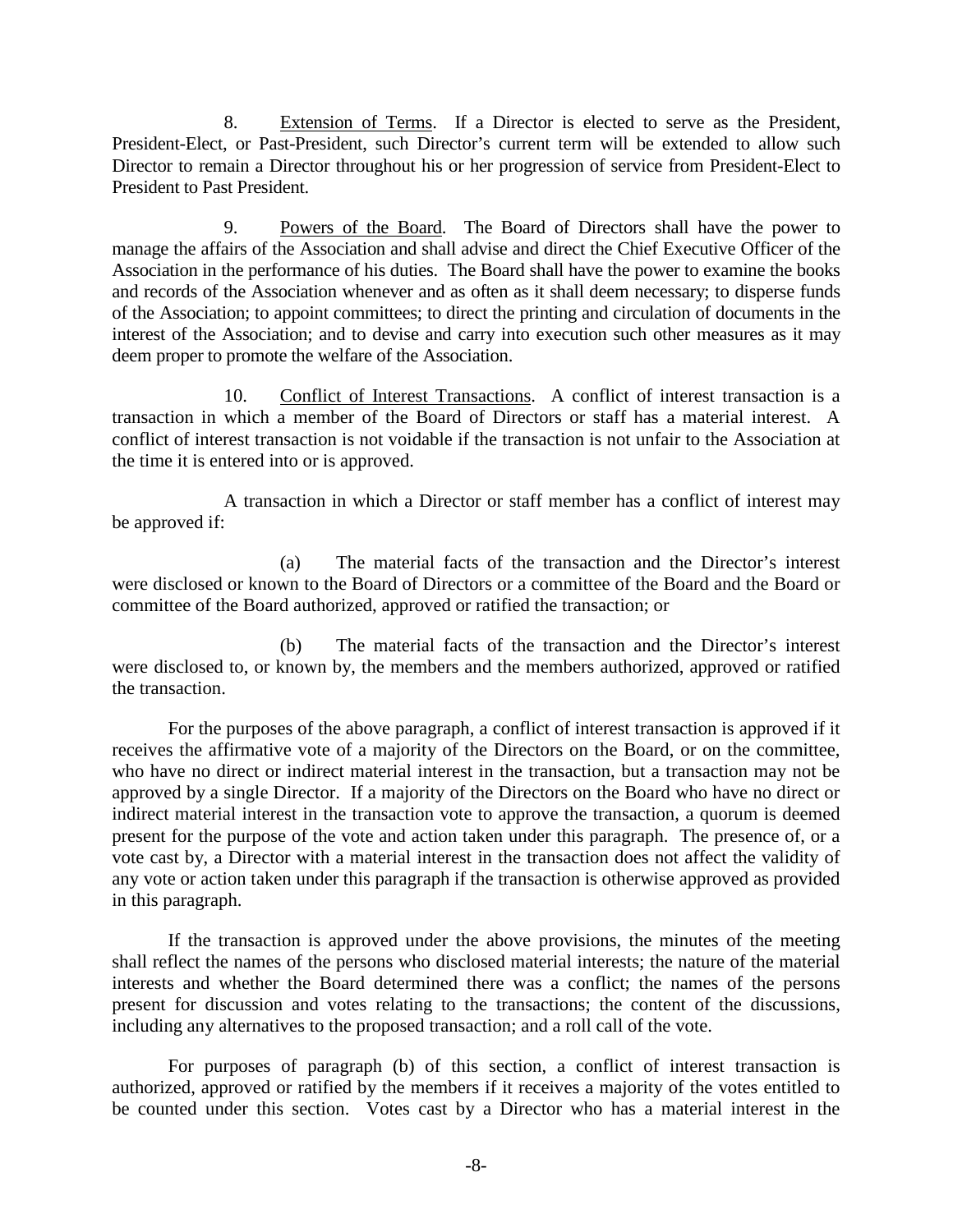transaction may not be counted in a vote of members to determine whether to authorize, approve or ratify a conflict of interest transaction under paragraph (b) of this section but will be counted in determining whether the transaction is approved under any other section of these Bylaws. A majority of the voting power, whether or not present, that is entitled to be counted in a vote on the transaction under this section constitutes a quorum for the purpose of taking action under this section.

11. Meetings and Notice. Regular meetings of the Board of Directors may be held without notice at such times and places as shall from time to time be fixed by resolution adopted by the full Board of Directors. Any business may be transacted at a regular meeting. Special meetings of the Board of Directors may be called at any time by the President or a majority of the Directors. The place may be as designated in the notice. Written or printed notice of each special meeting of the Board, stating the place, day and hour of the meeting and the purpose or purposes thereof, shall be sent to each Director at least three (3) days before the day on which the meeting is to be held. If notice is delivered via certified or first class mail, such notice shall be deemed to be given when mailed. In addition to any other methods of notice that may be permitted by law, notice of meetings of the Board of Directors may be made via electronic mail to the electronic mail address for a Director on the records of the Association. Notice sent by electronic mail shall be deemed to be given on the date such notice is sent unless the sender is notified that such notice is undeliverable within six (6) hours of the time it is sent. Notice of a special meeting may be given by any Director or Directors having authority to call a special meeting. Any and all Directors may waive the notice requirement by signing a written waiver of such notice requirement, which statement may be attached to any Board of Directors resolution. The President, or in his/her absence, the Past President or President-Elect, shall preside at all meetings of the Association and of the Board of Directors. Except as otherwise required in these Bylaws, the Articles of Incorporation, or any law, neither the purpose nor purposes of the meeting nor the business to be transacted at the meeting need to be stated in the notice.

12. Action of Board without a Meeting. Any action that is required to be or may be taken at a meeting of the Directors may be taken without a meeting if consents in writing, setting forth the action so taken, are signed by all of the Directors. The consents shall have the same force and effect as a unanimous vote of the Directors at a meeting duly held. The Secretary of the Association shall file such consents with the minutes of the meetings of the Board of Directors.

13. Meetings by Conference Telephone or Similar Communication Equipment. Members of the Board of Directors of the Association may participate in a meeting of such Board by means of conference telephone or similar communications equipment whereby all persons participating in the meeting can hear each other, and participation in a meeting in such manner shall constitute presence in person at such meeting.

14. Quorum. A majority of the Board of Directors shall constitute a quorum for the transaction of business. The act of the majority of the Directors present at a meeting at which a quorum is present shall be the act of the Board.

15. Adjournment. If less than a quorum of Directors is present at any meeting, a majority of the Directors present may adjourn the meeting to another time without notice.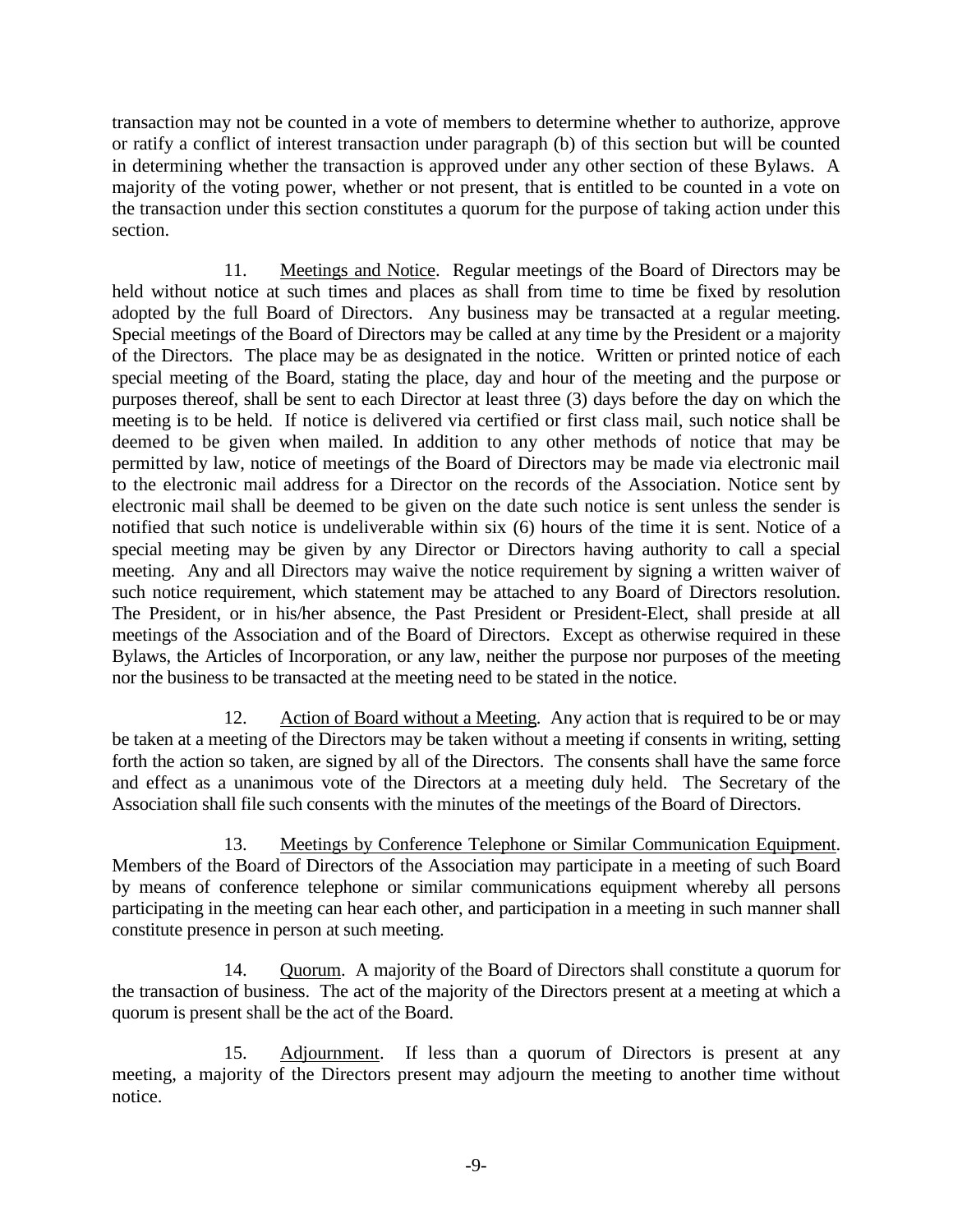16. Vacancies. If there is a vacancy on the Board of Directors due to the death, disability, resignation or removal of a Director, the remaining Directors may elect a successor to serve until the next election; provided, however, any successor elected to fill such a vacancy must meet the qualifications needed to serve in such position as specified in Article IV, Section 2.

17. Removal. Any Director, or the entire Board of Directors, may be removed without cause by the members. Any vote to remove a Director shall only be at a meeting called for the purpose of removing the Director or Directors and the meeting notice must state that the purpose, or one of the purposes, of the meeting is the removal of the Director or Directors. Any Director elected by the Board of Directors may be removed without cause by a vote of two-thirds of the Directors then in office.

# 18. Indemnification of Directors and Officers.

(a) The Association shall indemnify any person who was or is a party or is threatened to be made a party to any threatened, pending or completed action, suit, or proceeding, whether civil, administrative or investigative, other than an action by or in the right of the Association, by reason of the fact that the person is or was a Director or officer of the Association, or is or was serving at the request of the Association as a Director or officer of another association, corporation, partnership, joint venture, trust or other enterprise, against expenses, including legal fees, judgments, and amounts paid in settlement actually and reasonably incurred by the person in connection with such action, suit, or proceeding if the person acted in good faith and in a manner the person reasonably believed to be in or not opposed to the best interests of the Association. The termination of any action, suit, or proceeding by judgment, order or settlement shall not, of itself, create a presumption that the person did not act in good faith and in a manner which the person reasonably believed to be in or not opposed to the best interests of the Association.

 (b) The Association shall indemnify any person who was or is a party or is threatened to be made a party to any threatened, pending or completed action or suit by or in the right of the Association to procure a judgment in its favor by reason of the fact that the person is or was a Director or officer of the Association, or is or was serving at the request of the Association as a Director or officer of another association, corporation, partnership, joint venture, trust or other enterprise against expenses, including legal fees and amounts paid in settlement, actually and reasonably incurred by the person in connection with the defense or settlement of the action or suit if the person acted in good faith and in a manner the person reasonably believed to be in or not opposed to the best interests of the Association; except that no indemnification shall be made in respect of any claim, issue, or matter as to which such person shall have been adjudged to be liable for negligence or misconduct in the performance of the person's duty to the Association unless and only to the extent that the court in which the action or suit was brought determines upon application that, despite the adjudication of liability and in view of all the circumstances of the case, the person is fairly and reasonably entitled to indemnity for such expenses which the court shall deem proper.

 (c) To the extent that a Director, officer, employee or agent of the Association has been successful on the merits or otherwise in defense of any action, suit, or proceeding referred to in subsections (a) and (b) of this section, or in defense of any claim, issue or matter therein, that person shall be indemnified against expenses, including legal fees, actually and reasonably incurred by that person in connection with the action, suit, or proceeding.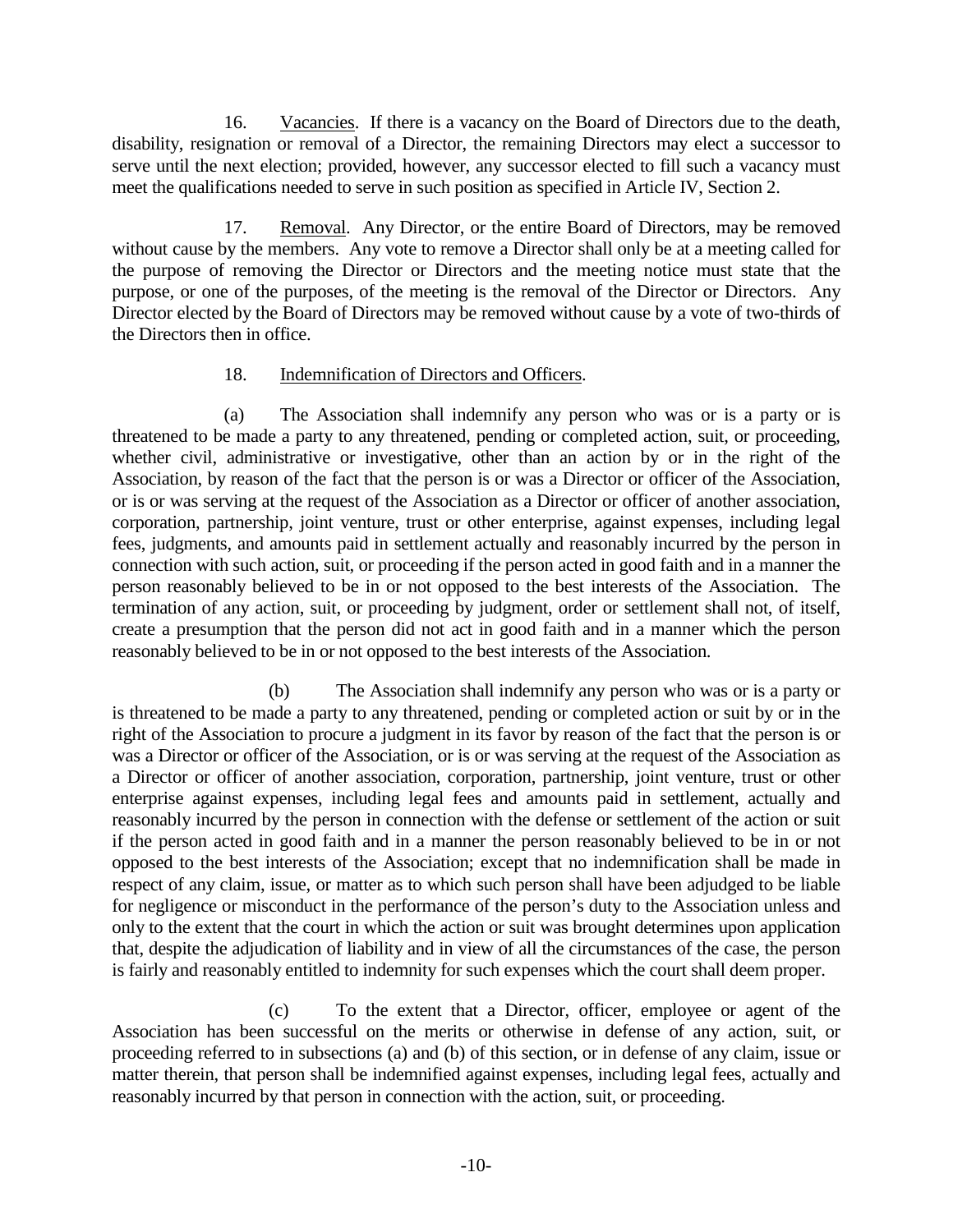(d) Any indemnification under subsections (a) and (b) of this section, unless ordered by a court, shall be made by the Association only as authorized in the specific case upon a determination that indemnification of the Director or officer is proper in the circumstances because the Director or officer has met the applicable standard of conduct set forth in this section. The determination shall be made by the Board of Directors by a majority vote of a quorum consisting of Directors who were not parties to the action, suit, or proceeding, or if such a quorum is not obtainable, or even if obtainable a quorum of disinterested Directors so directs, by independent legal counsel in a written opinion, or by the members.

 (e) Expenses incurred in defending an action, suit or proceeding may be paid by the Association in advance of the final disposition of the action, suit, or proceeding as authorized by the Board of Directors in the specific case upon receipt of an undertaking by or on behalf of the Director or officer to repay such amount unless it shall ultimately be determined that he is entitled to be indemnified by the Association as authorized in this section.

 (f) The indemnification provided by this section shall not be deemed exclusive of any other rights to which those seeking indemnification may be entitled under any provision of law, the articles of incorporation or bylaws or any agreement, vote of members or disinterested Directors or otherwise, both as to action in an official capacity and as to action in another capacity while holding such office, and shall continue as to a person who has ceased to be a Director, officer, employee or agent and shall inure to the benefit of the heirs, executors and administrators of such a person.

 (g) The Association shall have the power to give any further indemnity, in addition to the indemnity authorized or contemplated under other subsections of this section, including subsection (f), to any person who is or was a Director or officer, or to any person who is or was serving at the request of the Association as a Director or officer of another association, corporation, partnership, joint venture, trust, or other enterprise, provided such further indemnity is either (i) authorized, directed, or provided for in the articles of incorporation or any duly adopted amendment thereof or (ii) is authorized, directed, or provided for in any bylaw or agreement of the Association which has been duly adopted by a vote of the members of the Association, and provided further that no such indemnity shall indemnify any person from or on account of such person's conduct which was finally adjudged to have been knowingly fraudulent, deliberately dishonest or willful misconduct. Nothing in this subsection shall be deemed to limit the power of the Association under subsection (f) of this section to enact bylaws or to enter into agreements without member adoption of the same.

 (h) The Association may purchase and maintain insurance on behalf of any person who is or was a Director or officer of the Association, or is or was serving at the request of the Association as a Director or officer of another association, corporation, partnership, joint venture, trust or other enterprise against any liability asserted against that person and incurred by that person in any such capacity, or arising out of that person's status as such, whether or not the Association would have the power to indemnify that person against such liability under the provisions of this section.

 (i) For the purposes of this section, references to "the Association" include all constituent corporations or associations absorbed in a consolidation or merger as well as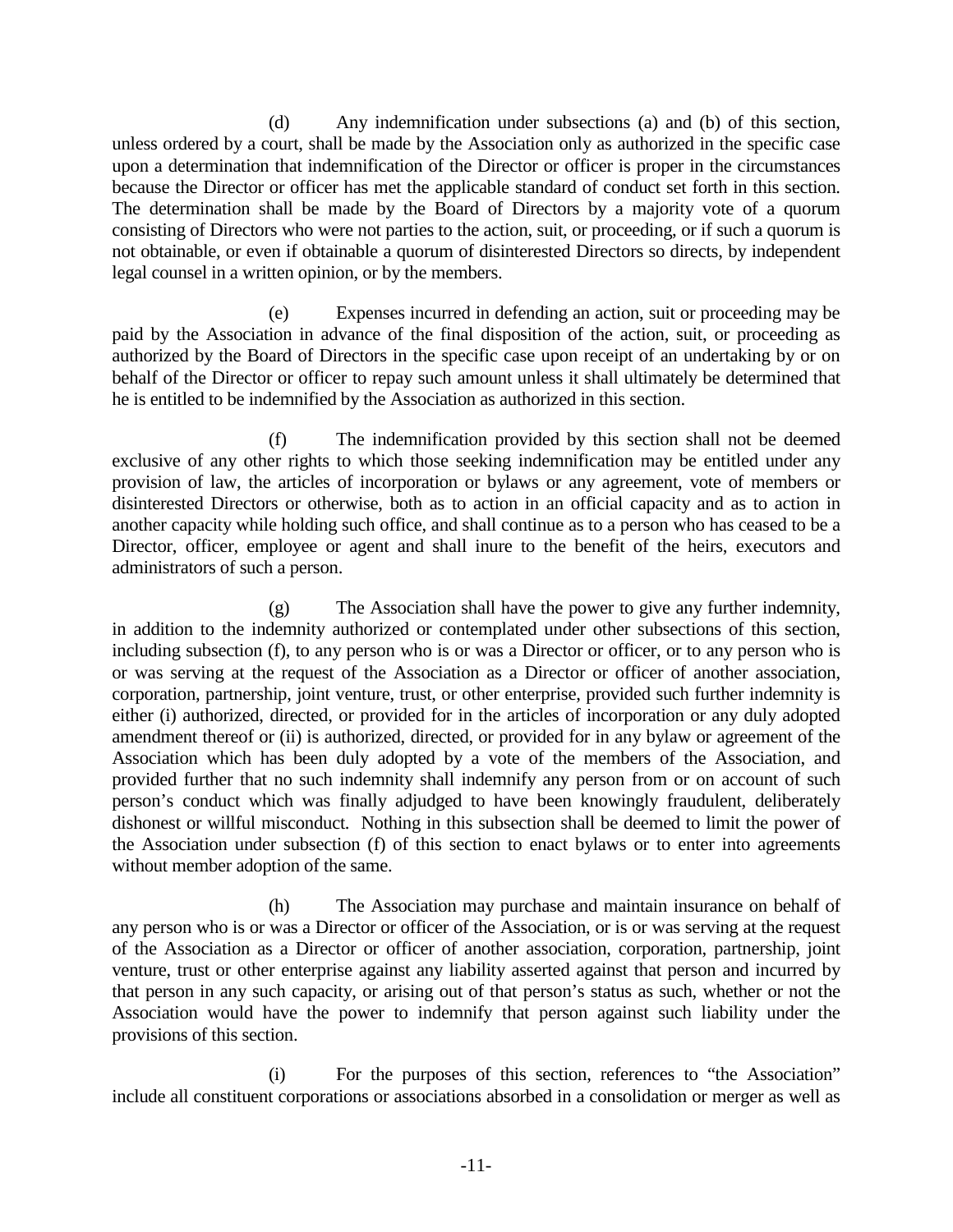the resulting or surviving association so that any person who is or was a Director or officer of such a constituent association or is or was serving at the request of such constituent association as a Director or officer of another association, corporation, partnership, joint venture, trust or other enterprise shall stand in the same position under the provisions of this section with respect to the resulting or surviving association as that person would if that person had served the resulting or surviving association in the same capacity.

 (j) For purposes of this section, the term "other enterprise" shall include employee benefit plans; the term "fines" shall include any excise taxes assessed on a person with respect to an employee benefit plan; and the term "serving at the request of the Association" shall include any service as Director or officer of the Association which imposes duties on, or involves services by, such Director or officer with respect to an employee benefit plan, its participants, or beneficiaries; and a person who acted in good faith and in a manner he reasonably believed to be in the interest of the participants and beneficiaries of an employee benefit plan shall be deemed to have acted in a manner "not opposed to the best interests of the Association" as referred to in this section.

19. Compensation of Directors. Directors shall receive no compensation for the performance of their duties except for reimbursement of expenses as authorized from time to time by the Board of Directors.

20. Nominating Committee. The Board shall, not later than sixty (60) days prior to the annual meeting of the Association or prior to the date ballots are sent to the members, as applicable, appoint a nominating committee. The nominating committee shall consist of three individuals that do not serve on the Board of Directors at such time but are qualified to be elected as Voting District Directors. This committee shall be charged with recommending candidates for election to the Board of Directors to be approved by the Board for placement on the ballot.

21. Committees. The Board of Directors may create such other standing or special committees of two or more Directors as it deems desirable and may delegate to it such Board powers, duties and responsibilities, not inconsistent with law or these Bylaws, as may be stated in the resolution creating the committee. The creation of a committee and appointment of members to it must be approved by a majority of all the Directors in office when the action is taken. All provisions of these Bylaws relating to meetings, actions without meetings, notice, waiver of notice, and quorum and voting requirements shall apply to such committees and committee members.

# **ARTICLE IV**

# **Officers**

 1. Officers of Association and Term. In addition to the Board officers, the officers of the Association shall be a Chief Executive Officer, a Secretary and a Treasurer. One or more Assistant Secretaries and one or more Assistant Treasurers may also be appointed. The Board of Directors shall appoint such officers, each of whom shall serve in such roles at the pleasure of the Board and who shall be subject to removal by the Board of Directors from such roles at any time with or without cause. Any officer or employee of the Association may be removed or discharged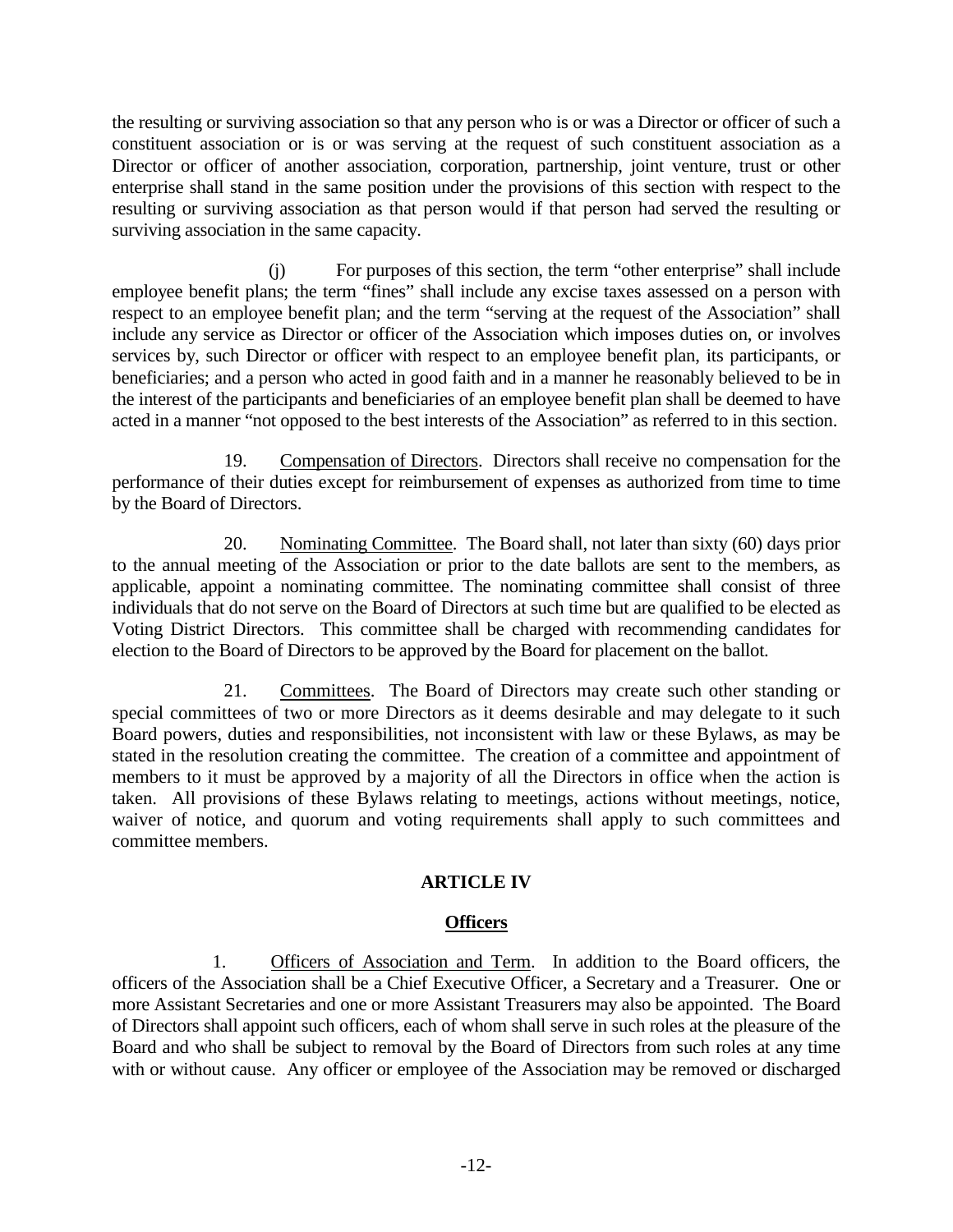by the Board whenever in its judgment the best interests of the Association would be served thereby. Any two or more offices may be held by the same person.

 2. Salaries. The salary of the Chief Executive Officer shall be fixed and may be changed from time to time by the Board of Directors.

 3. The Chief Executive Officer. The Chief Executive Officer of the Association shall be the chief executive officer of the Association with such general executive powers and duties of supervision and management as are usually vested in the office of the chief executive officer of a corporation and shall carry into effect all directions and resolutions of the Board. The Chief Executive Officer may execute all bonds, notes, debentures, mortgages, and other contracts for the Association and may cause the seal of the Association to be affixed thereto, and all other instruments for and in the name of the Association.

 4. Secretary. The Secretary shall give, or cause to be given, notice as required of all meetings of the Association and the Board of Directors, and shall supervise the keeping of the books and records of the Association, keep a record of the proceedings of the meetings of the Association and the Board of Directors and such other reports as determined by the Board of Directors.

 5. Treasurer. The Treasurer shall supervise the keeping of the financial records of the Association, the receipt, deposit and disbursement of the monies of the Association, and such other duties normally associated with the office.

# **ARTICLE V**

#### **Antitrust & Competition Compliance**

This Association is committed to compliance with any and all applicable antitrust and competition laws. This Association hereby adopts the attached Policy Statement and Guidelines as a part of its commitment to antitrust and competition compliance. The Board of Directors shall annually review the Policy Statement and Guidelines to check for commitment to and compliance with this document.

# **ARTICLE VI**

#### **Amendments**

 1. Amendment to the Articles of Incorporation. Amendments to the Articles of Incorporation may be made at any regular meeting or special meeting (called for that purpose) of the Association members, by the approval of at least two-thirds of the voting power present and voting or a majority of the voting power, whichever is less.

 2. Amendment to Bylaws. Amendments to the Bylaws of the Association may be made at any regular meeting or special meeting of the Association members, by the approval of at least two-thirds of the voting power present and voting or a majority of the voting power, whichever is less.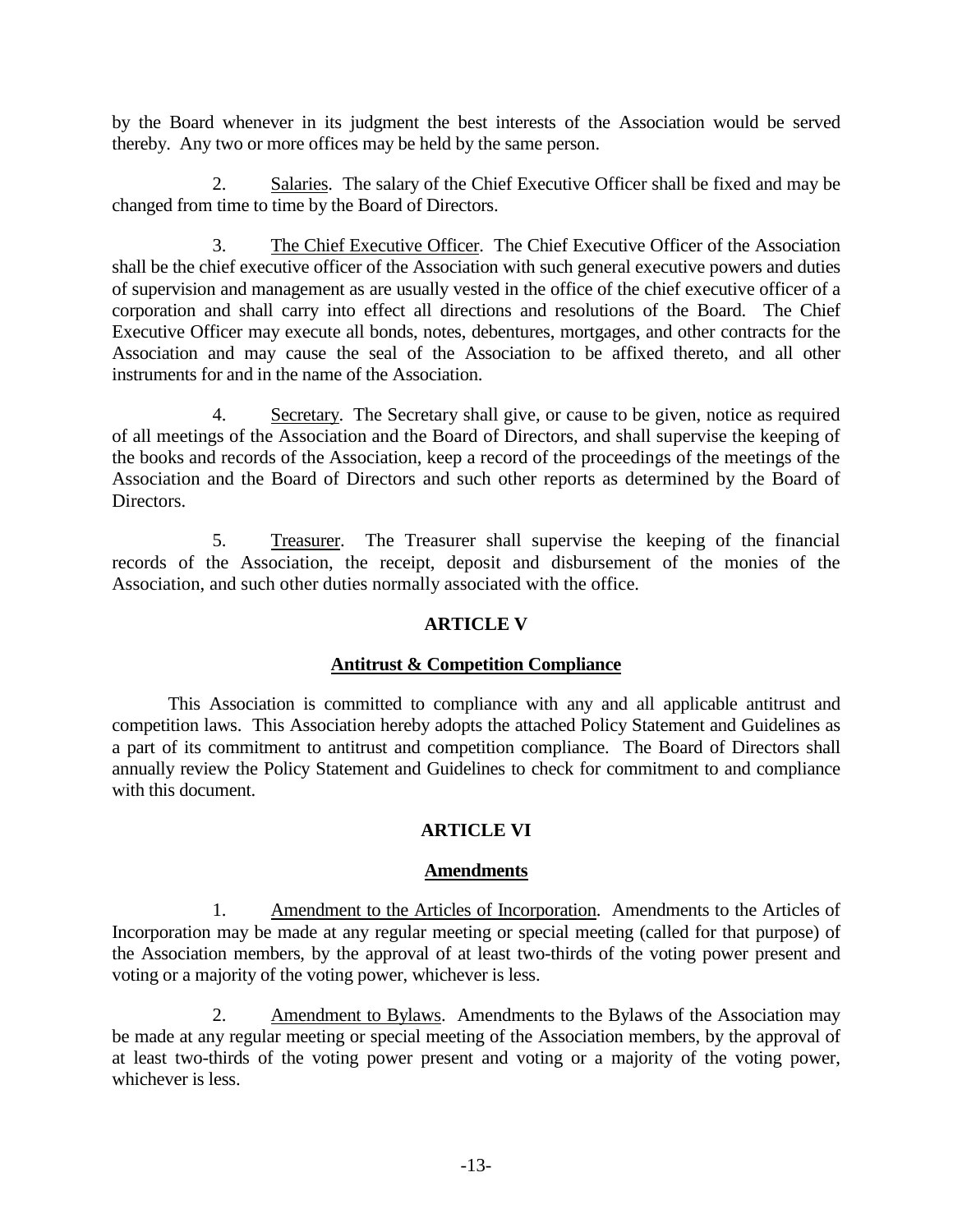If the Board or the members seek to have the amendment approved by the members at a membership meeting, the Association shall give notice to its members of the proposed membership meeting in writing in accordance with Article II above. The notice must also state that the purpose, or one of the purposes, of the meeting is to consider the proposed amendment and contain or be accompanied by a copy or summary of the amendment. If the Board or members seek to have the amendment approved by the members by written consent or written ballot according to Article II above, the material soliciting the approval shall contain or be accompanied by a copy or summary of the amendment.

Effective: **September 1, 2014**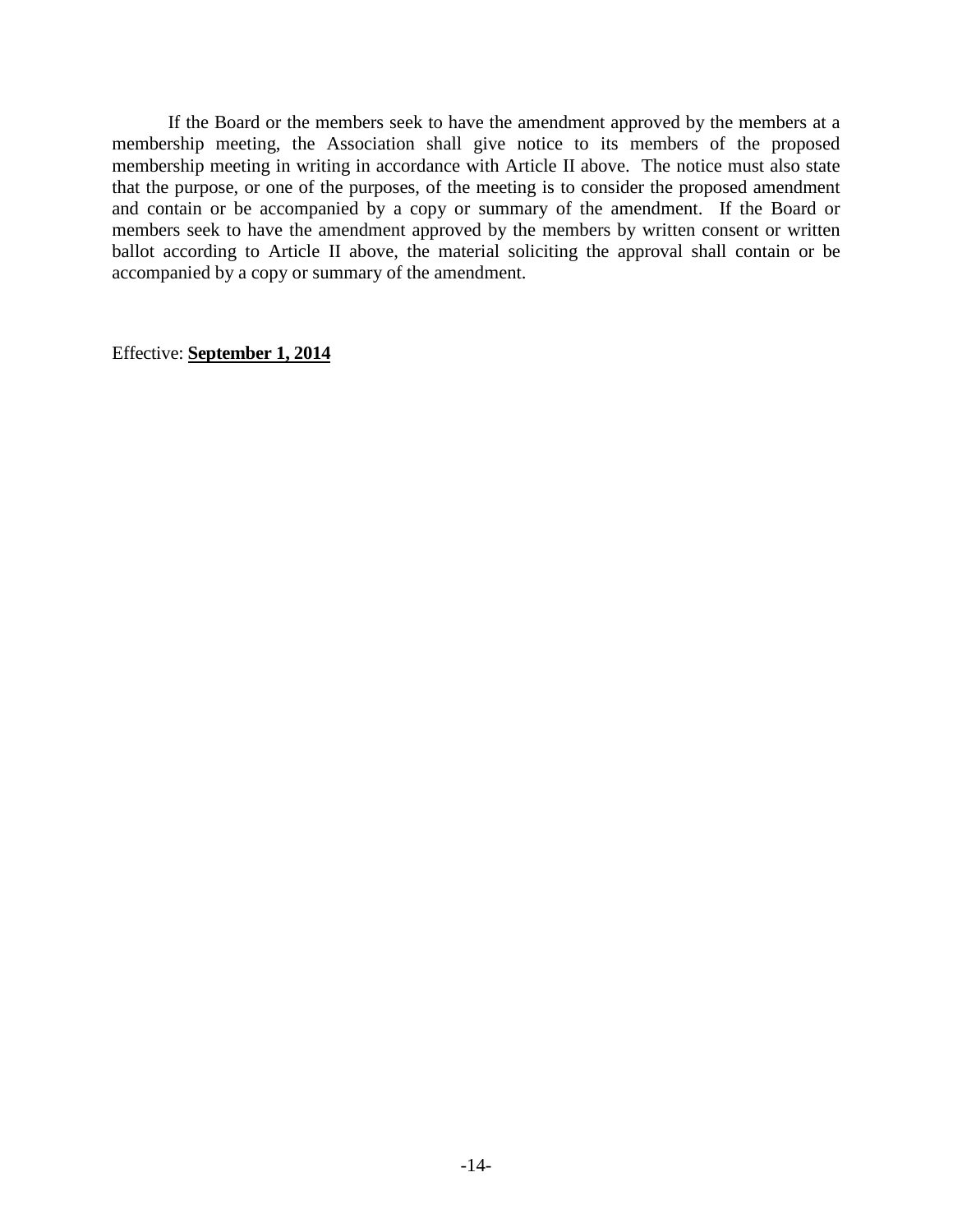#### **WESTERN EQUIPMENT DEALERS ASSOCIATION'S**

### **POLICY STATEMENT AND GUIDELINES REGARDING ANTITRUST & COMPETITION**

The purpose of the Western Equipment Dealers Association ("**WEDA**") is to encourage the continued development and growth of the retail equipment and hardware sales industries. WEDA seeks to promote growth by providing business seminars, services and information that give all members an opportunity to operate their businesses in a more efficient manner. Increased efficiency makes members better competitors, with the result being greater consumer satisfaction. It shall be the policy of WEDA to continue its efforts in advancing competition and to conduct all of its business and activities in accordance with applicable antitrust or competition laws. Further, it shall be the policy of WEDA to avoid any activity or agreements that could in any way be construed as restricting competition among members. In an effort to uphold this policy and the antitrust laws, the Board of Directors approves the following antitrust guidelines for observance by WEDA, its Board, staff and members.

### **I. BOARD MEETINGS**

- 1. All Board members shall receive a notice and written agenda before each meeting of the Board. The agenda shall specifically enumerate each item to be discussed.
- 2. All Board meetings shall be conducted in accordance with the written agenda.
- 3. Minutes shall be taken at each meeting that accurately report the actions and discussions of the Board.
- 4. At no time shall WEDA or its Board issue a suggested price list to members that would be in violation of any antitrust or competition laws.
- 5. Neither WEDA nor its Board shall make recommendations to members regarding the selection of customers or suppliers that would be in violation of any antitrust or competition laws.
- 6. At no time shall WEDA or its Board issue information regarding future price trends that would be in violation of any antitrust or competition laws.

# **II. MEMBER MEETINGS**

- 1. Materials provided to members before general membership meetings shall include a written agenda that specifically enumerates each item to be discussed. Meeting participants shall adhere to the agenda.
- 2. Materials provided to members before general membership meetings should include a copy of WEDA's Policy Statement and Guidelines Regarding Antitrust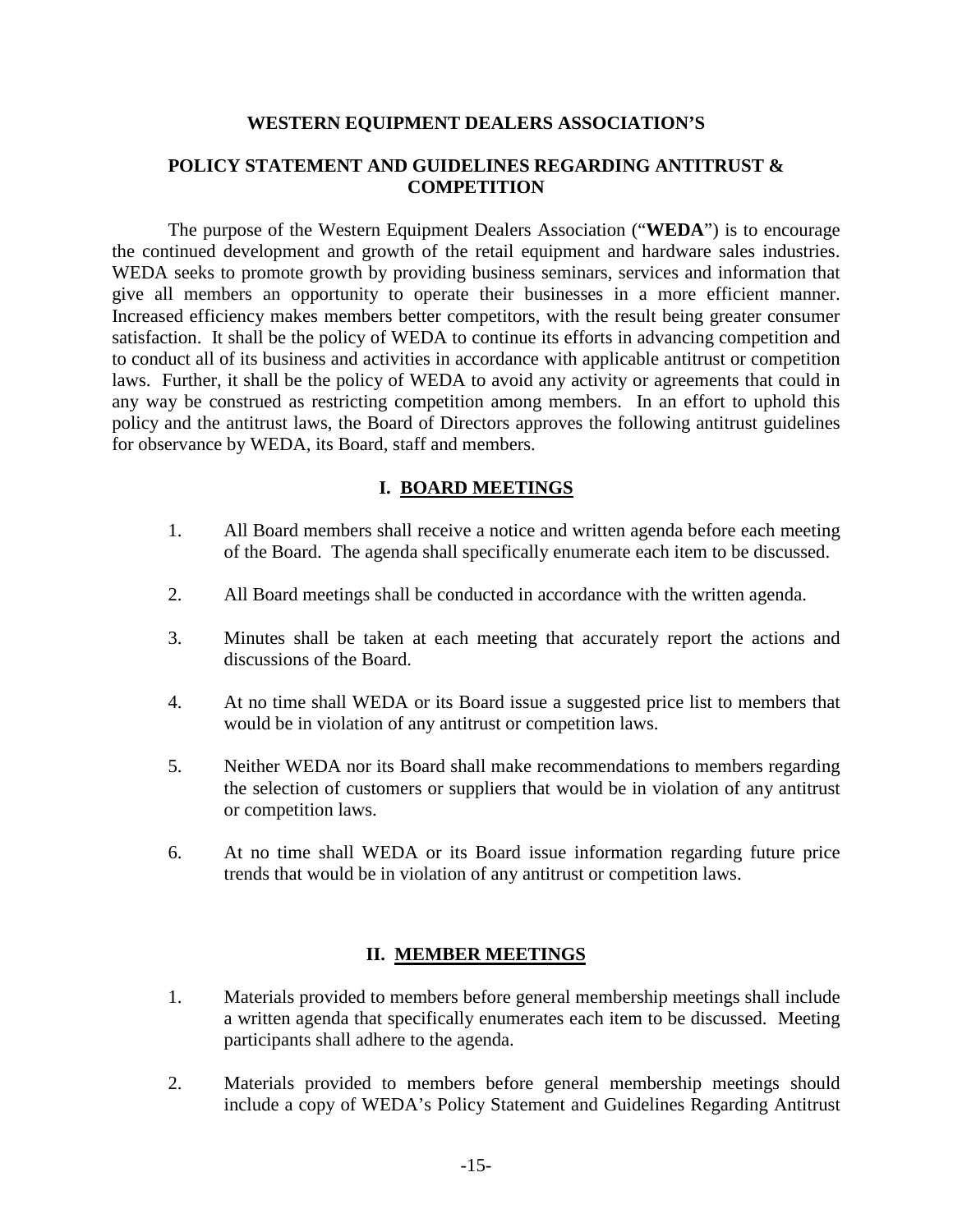and Competition.

- 3. Minutes shall be taken at each meeting that accurately report the actions and discussions of the members.
- 4. At least one WEDA staff member shall attend all meetings between members where WEDA activities are being discussed to ensure continued compliance with these antitrust and competition guidelines.
- 5. The subject of price shall not be a topic at any WEDA general membership meeting when the purpose of discussion could be construed as an attempt by members to agree on the price at which they will sell their products. This rule shall apply regardless of whether said meeting is formal or informal.
- 6. All WEDA members shall refrain from discussing their pricing practices or future pricing intentions with any other member, whether formally or informally at any function sponsored by WEDA that would be in violation of antitrust or competition laws.
- 7. All WEDA members shall refrain from discussing the division of customers or territory with any other member, whether formally or informally at any function sponsored by WEDA if the purpose of such discussion is to agree on an allocation of customers or territories in an effort to limit competition between members that would be in violation of the antitrust or competition laws.
- 8. No member, at any time, shall enter into any agreement with other members, whether formal or informal, to fix the price at which they will sell their products. All members shall price their inventory according to their own independent business judgment so as to comply with the antitrust and competition laws.

# **III. STATISTICAL INFORMATION**

- 1. Whenever WEDA requests information from its members for the purpose of providing helpful statistics concerning the industry, the participation by each member shall be voluntary.
- 2. Nonmembers may also voluntarily supply WEDA with information that would be helpful in compiling statistics regarding the industry.
- 3. WEDA shall make statistical information available to nonmembers as well as members. At its discretion, WEDA may charge nonmembers a fee that reflects the proportionate costs of gathering such information.
- 4. Specific statistical information shall be provided as an aid to individual members in operating their businesses more efficiently. Such information, however, shall not be a topic of discussion at general membership meetings if said discussion is